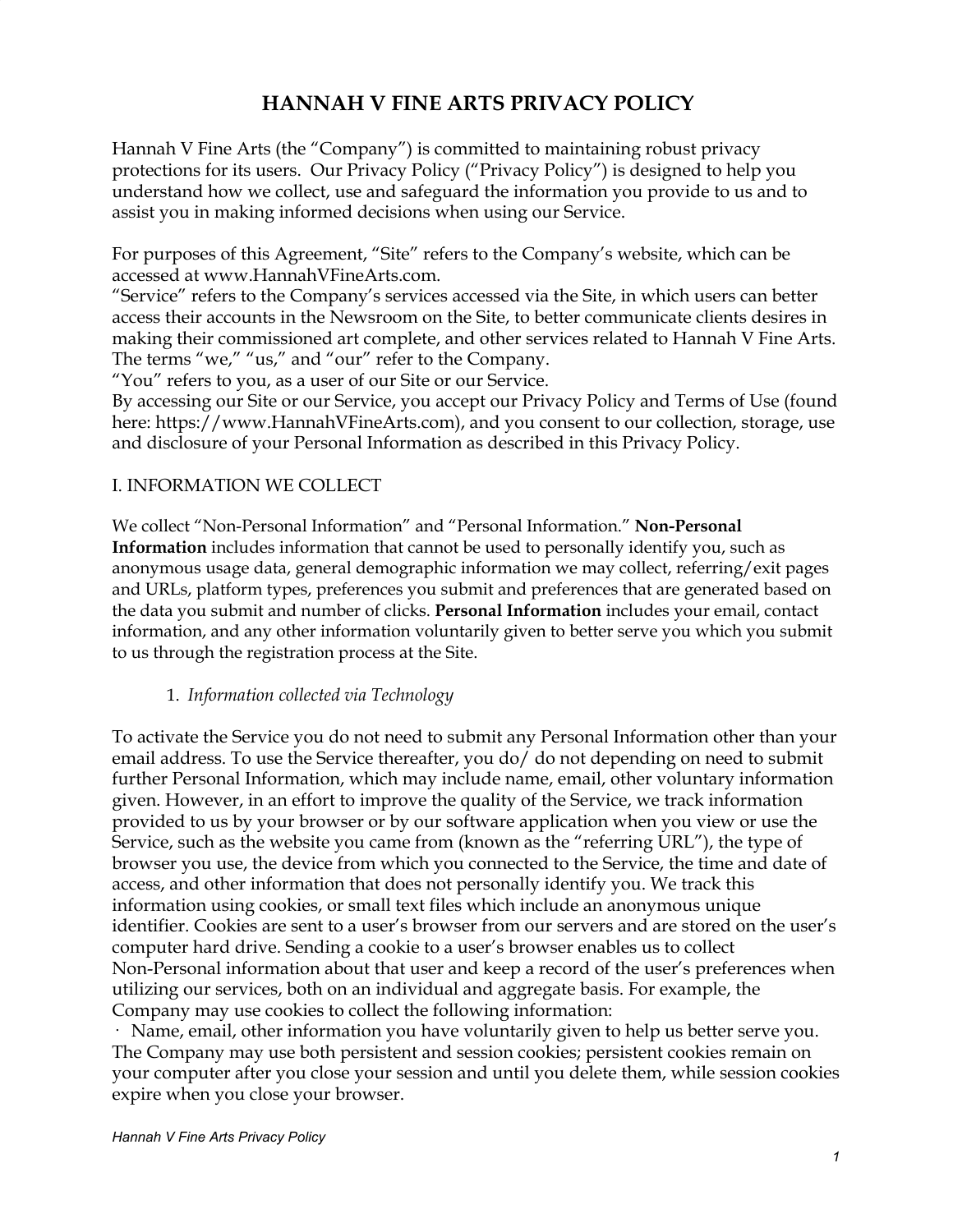#### 2. *Information you provide us by registering for an account*

In addition to the information provided automatically by your browser when you visit the Site, to become a subscriber to the Service you will need to create a personal profile. You can create a profile by registering with the Service and entering your email address, and creating a user name and a password. By registering, you are authorizing us to collect, store and use your email address in accordance with this Privacy Policy.

## 3. *Children's Privacy*

The Site and the Service are not directed to anyone under the age of 13. The Site does not knowingly collect or solicit information from anyone under the age of 13, or allow anyone under the age of 13 to sign up for the Service. In the event that we learn that we have gathered personal information from anyone under the age of 13 without the consent of a parent or guardian, we will delete that information as soon as possible. If you believe we have collected such information, please contact us at hannah.art3@gmail.com.

# II. HOW WE USE AND SHARE INFORMATION

## *Personal Information:*

Except as otherwise stated in this Privacy Policy, we do not sell, trade, rent or otherwise share for marketing purposes your Personal Information with third parties without your consent. We do share Personal Information with vendors who are performing services for the Company, such as the servers for our email communications who are provided access to user's email address for purposes of sending emails from us. Those vendors use your Personal Information only at our direction and in accordance with our Privacy Policy. In general, the Personal Information you provide to us is used to help us communicate with you. For example, we use Personal Information to contact users in response to questions, solicit feedback from users, provide technical support, and inform users about promotional offers.

We may share Personal Information with outside parties if we have a good-faith belief that access, use, preservation or disclosure of the information is reasonably necessary to meet any applicable legal process or enforceable governmental request; to enforce applicable Terms of Service, including investigation of potential violations; address fraud, security or technical concerns; or to protect against harm to the rights, property, or safety of our users or the public as required or permitted by law.

## *Non-Personal Information:*

In general, we use Non-Personal Information to help us improve the Service and customize the user experience. We also aggregate Non-Personal Information in order to track trends and analyze use patterns on the Site. This Privacy Policy does not limit in any way our use or disclosure of Non-Personal Information and we reserve the right to use and disclose such Non-Personal Information to our partners, advertisers and other third parties at our discretion.

In the event we undergo a business transaction such as a merger, acquisition by another company, or sale of all or a portion of our assets, your Personal Information may be among the assets transferred. You acknowledge and consent that such transfers may occur and are permitted by this Privacy Policy, and that any acquirer of our assets may continue to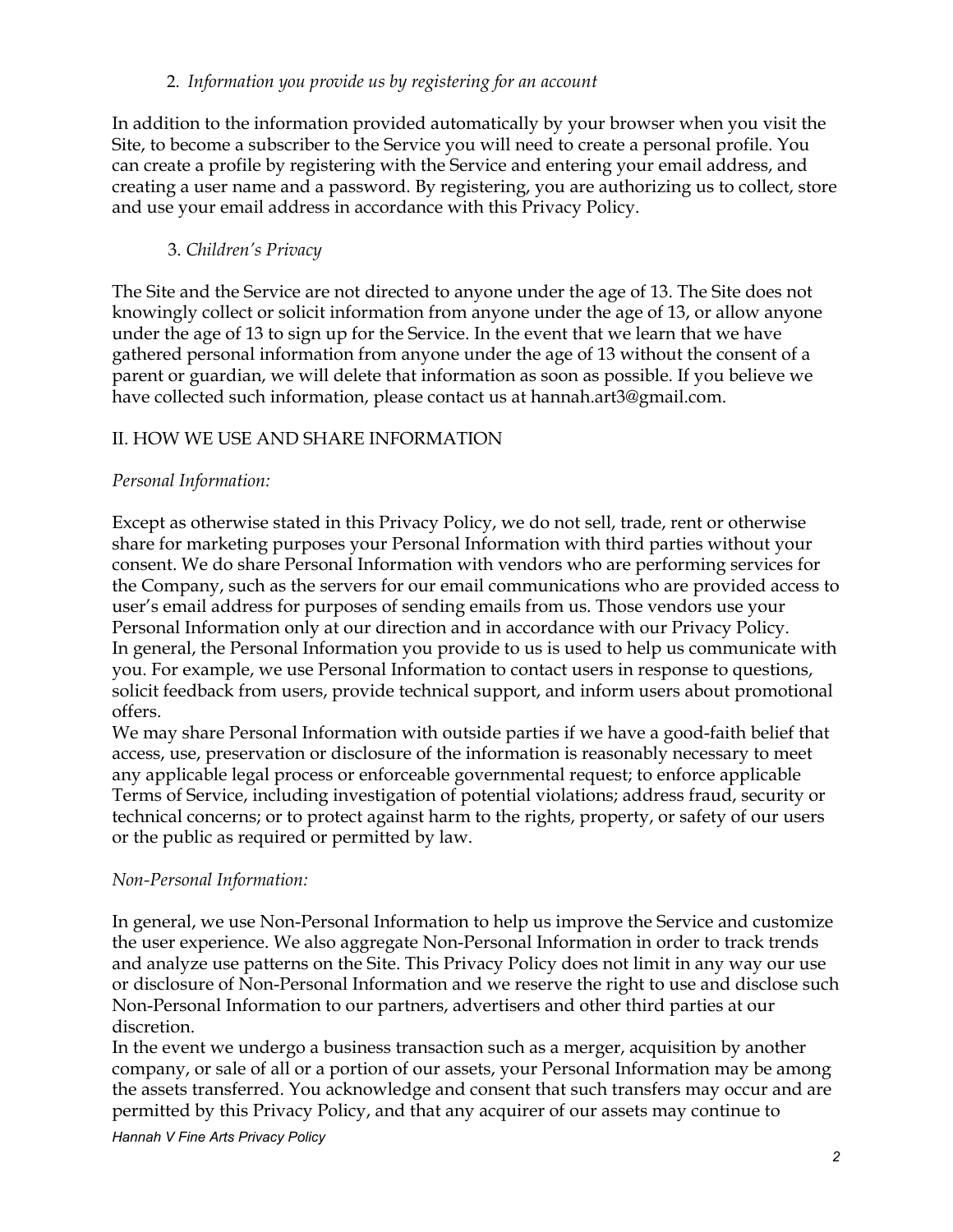process your Personal Information as set forth in this Privacy Policy. If our information practices change at any time in the future, we will post the policy changes to the Site so that you may opt out of the new information practices. We suggest that you check the Site periodically if you are concerned about how your information is used.

## III. HOW WE PROTECT INFORMATION

We implement security measures designed to protect your information from unauthorized access. Your account is protected by your account password and we urge you to take steps to keep your personal information safe by not disclosing your password and by logging out of your account after each use. We further protect your information from potential security breaches by implementing certain technological security measures including encryption, firewalls and secure socket layer technology. However, these measures do not guarantee that your information will not be accessed, disclosed, altered or destroyed by breach of such firewalls and secure server software. By using our Service, you acknowledge that you understand and agree to assume these risks.

## IV. YOUR RIGHTS REGARDING THE USE OF YOUR PERSONAL INFORMATION

You have the right at any time to prevent us from contacting you for marketing purposes. When we send a promotional communication to a user, the user can opt out of further promotional communications by following the unsubscribe instructions provided in each promotional e-mail. You can also indicate that you do not wish to receive marketing communications from us by emailing us at [hannah.art3@gmail.com](mailto:hannah.art3@gmail.com) of the Site. Please note that notwithstanding the promotional preferences you indicate by either unsubscribing or opting out in an email to us, we may continue to send you administrative emails including, for example, periodic updates to our Privacy Policy.

## V. LINKS TO OTHER WEBSITES

As part of the Service, we may provide links to or compatibility with other websites or applications. However, we are not responsible for the privacy practices employed by those websites or the information or content they contain. This Privacy Policy applies solely to information collected by us through the Site and the Service. Therefore, this Privacy Policy does not apply to your use of a third party website accessed by selecting a link on our Site or via our Service. To the extent that you access or use the Service through or on another website or application, then the privacy policy of that other website or application will apply to your access or use of that site or application. We encourage our users to read the privacy statements of other websites before proceeding to use them.

## VI. CHANGES TO OUR PRIVACY POLICY

The Company reserves the right to change this policy and our Terms of Service at any time. We will notify you of significant changes to our Privacy Policy by sending a notice to the primary email address specified in your account or by placing a prominent notice on our site. Significant changes will go into effect 30 days following such notification. Non-material changes or clarifications will take effect immediately. You should periodically check the Site and this privacy page for updates.

## VII. CONTACT US

*Hannah V Fine Arts Privacy Policy*